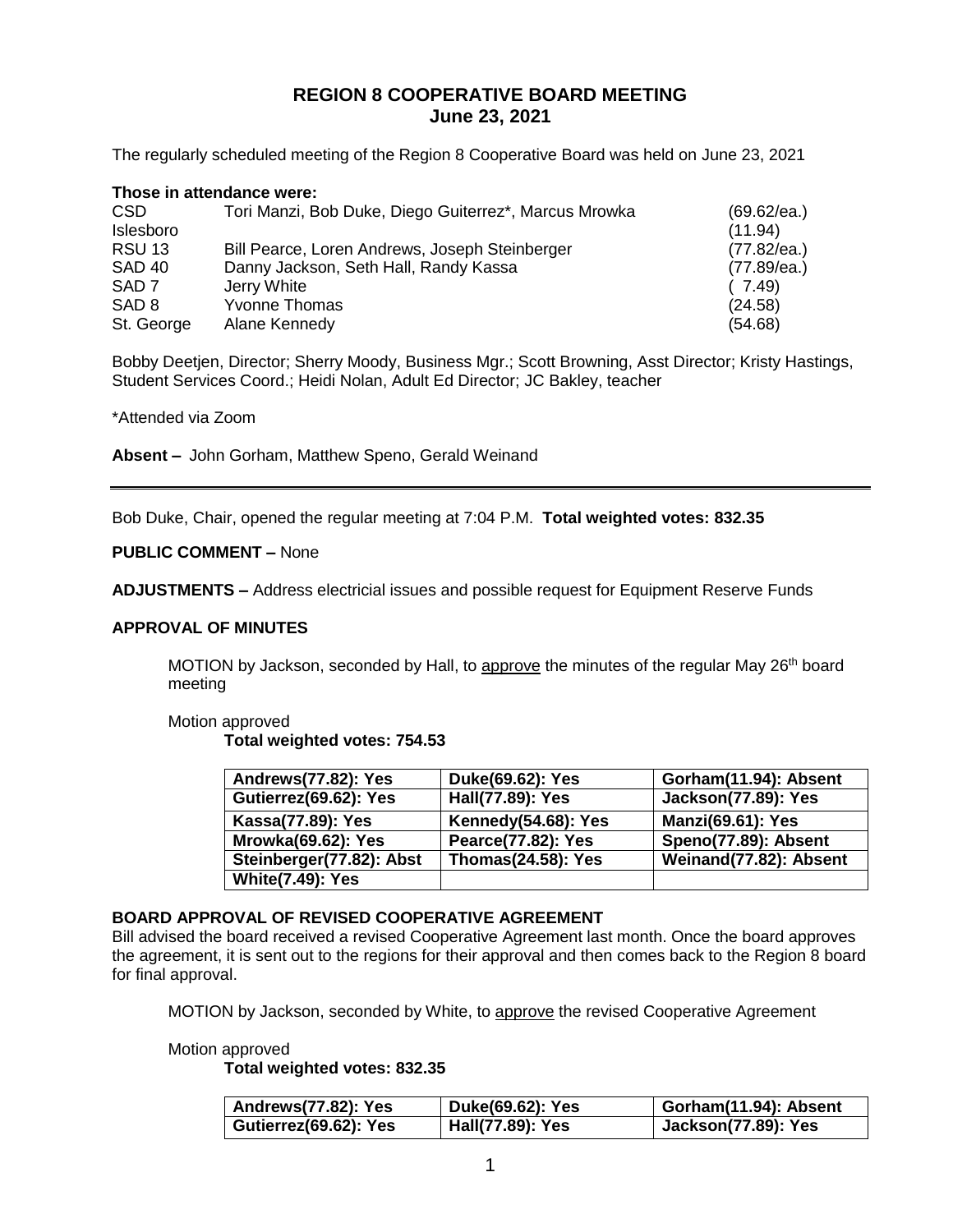| Kassa(77.89): Yes         | Kennedy(54.68): Yes       | <b>Manzi(69.61): Yes</b> |
|---------------------------|---------------------------|--------------------------|
| <b>Mrowka(69.62): Yes</b> | Pearce(77.82): Yes        | Speno(77.89): Absent     |
| Steinberger(77.82): Yes   | <b>Thomas(24.58): Yes</b> | Weinand(77.82): Absent   |
| <b>White(7.49): Yes</b>   |                           |                          |

### **BOARD APPROVAL OF REFERENDUM VOTING RESULTS**

MOTION by Jackson, seconded by Hall, to approve the budget referendum results

#### Motion approved

**Total weighted votes: 832.35**

| Andrews(77.82): Yes       | Duke(69.62): Yes          | Gorham(11.94): Absent      |
|---------------------------|---------------------------|----------------------------|
| Gutierrez(69.62): Yes     | Hall(77.89): Yes          | <b>Jackson(77.89): Yes</b> |
| <b>Kassa(77.89): Yes</b>  | Kennedy(54.68): Yes       | <b>Manzi(69.61): Yes</b>   |
| <b>Mrowka(69.62): Yes</b> | Pearce(77.82): Yes        | Speno(77.89): Absent       |
| Steinberger(77.82): Yes   | <b>Thomas(24.58): Yes</b> | Weinand(77.82): Absent     |
| <b>White(7.49): Yes</b>   |                           |                            |

### **BOARD APPROVAL OF 2021-22 MEETING SCHEDULE**

MOTION by Jackson, seconded by White, to approve the 2021-2022 board meeting schedule

#### Motion approved

**Total weighted votes: 832.35**

| Andrews(77.82): Yes       | Duke(69.62): Yes          | Gorham(11.94): Absent      |
|---------------------------|---------------------------|----------------------------|
| Gutierrez(69.62): Yes     | Hall(77.89): Yes          | <b>Jackson(77.89): Yes</b> |
| Kassa(77.89): Yes         | Kennedy(54.68): Yes       | <b>Manzi(69.61): Yes</b>   |
| <b>Mrowka(69.62): Yes</b> | Pearce(77.82): Yes        | Speno(77.89): Absent       |
| Steinberger(77.82): Yes   | <b>Thomas(24.58): Yes</b> | Weinand(77.82): Absent     |
| <b>White(7.49): Yes</b>   |                           |                            |

### **ADULT ED REPORT TO THE BOARD**

Heidi Nolan reported that Adult Ed had a good year. The building remained open and some classes met in person while others met through zoom or in a hybrid model. Sixty-six classes ran and one hundred twenty-nine certificates of completion were issued for workforce training. Forty-three welding certificates and twenty-one machining certificates were issued along with twenty-seven CNA certifications earned. Other certifications include CRMA, PSS and small business courses. Summer classes have been scheduled and we are excited to offer in-person learning. Her goal is to increase workplace training courses. One possibility is fiber optic technician training. Composites, aquaculture and cosmetology are also being explored.

### **FOOD SERVICES REPORT TO THE BOARD**

Sherry reported that the School Lunch program was breaking even as of June  $16<sup>th</sup>$ . However, the final payroll occurred on June  $18<sup>th</sup>$  which changes the numbers for revenues and expenses. Currently, the program is approximately \$2,800 over in expenses but the June claim payment has not yet been submitted for payment. Depending upon the amount of the claim, the program may break even or come in a few dollars short. Sherry reported the current funding model (summer food program) reimburses the school at a higher rate per student. We do not anticipate this rate continuing into next school year but we may receive reimbursement for all students next year depending upon the state's decisions.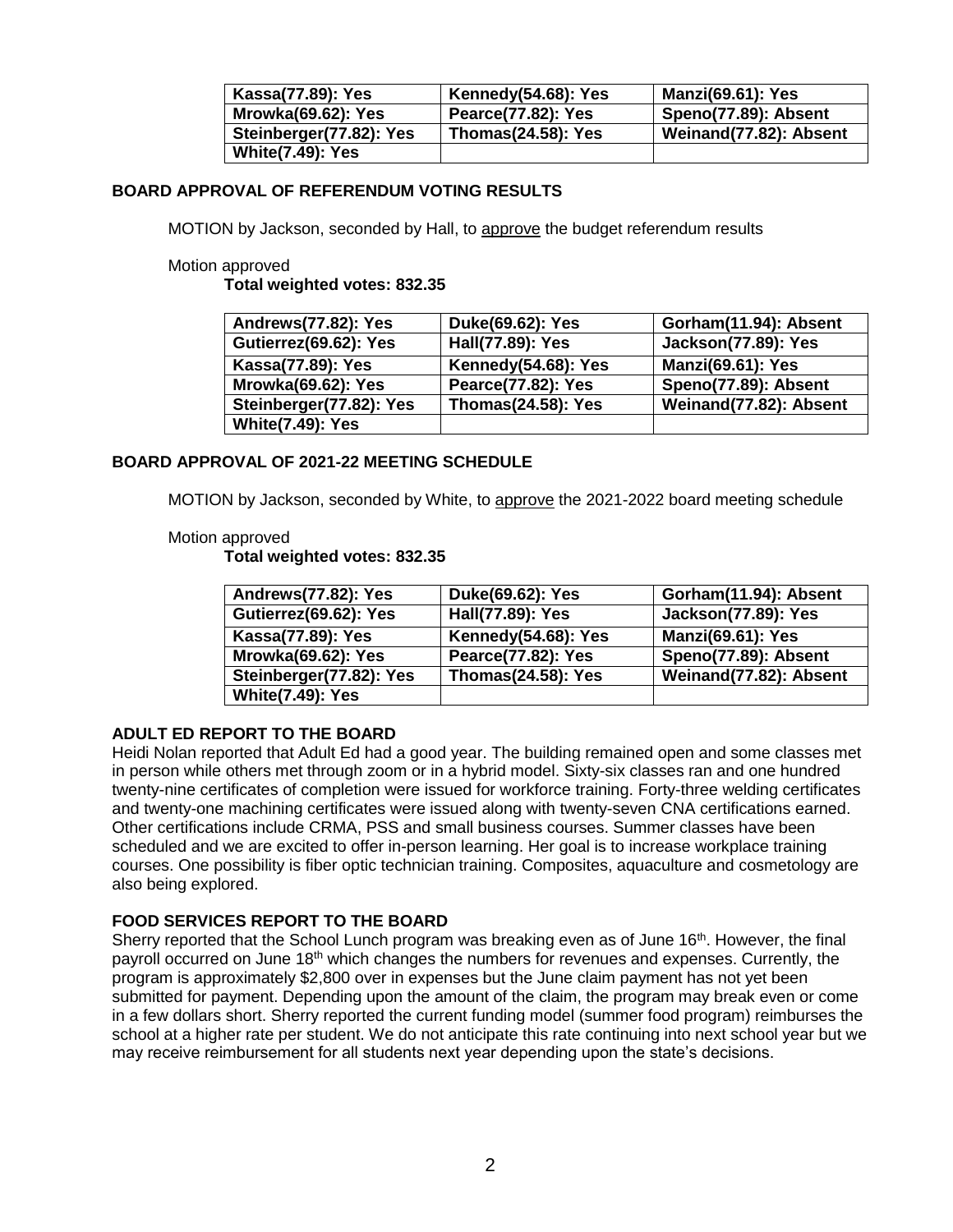# **VOTE TO AUTHORIZE REVENUE ANTICIPATION NOTE**

MOTION by Jackson, seconded by Pearce, to approve the Resolution to Authorize Issuance of a \$750,000 Revenue Anticipation Note," be approved in form presented to this meeting and that an attested copy of said Resolution be filed with the minutes of this meeting.

### Motion approved

**Total weighted votes: 832.35**

| Andrews(77.82): Yes       | Duke(69.62): Yes          | Gorham(11.94): Absent      |
|---------------------------|---------------------------|----------------------------|
| Gutierrez(69.62): Yes     | Hall(77.89): Yes          | <b>Jackson(77.89): Yes</b> |
| Kassa(77.89): Yes         | Kennedy(54.68): Yes       | <b>Manzi(69.61): Yes</b>   |
| <b>Mrowka(69.62): Yes</b> | <b>Pearce(77.82): Yes</b> | Speno(77.89): Absent       |
| Steinberger(77.82): Yes   | <b>Thomas(24.58): Yes</b> | Weinand(77.82): Absent     |
| <b>White(7.49): Yes</b>   |                           |                            |

# **STUDENT CERTIFICATIONS AND CONCURRENT ENROLLMENT DATA**

Kristy reported that 462 students were enrolled at MCST in the region (298 on campus) including students in off-site programs. Concurrent enrollment is when students are currently enrolled in a high school course and college course at the same time. Courses offered included Communication, Machining, English, and Math. Fifty-three students received college credits resulting in 154 credits earned, some in multiple courses. Kristy's goal is to increase enrollment in MAT 114 and ENG 108 (entry level college courses). Kristy works with Mercedes Pour in the Maine Community College System and assists students in making smart choices in their college credit course selections. Kristy reported our students earned a number of industry certifications including CNA certificates, ServSafe Food Handler, ASE (Automotive Service Excellence), and EETC (Equipment & Engine Training Council). Overall, 119 individual students earned certifications this school year.

# **OUT OF STATE FIELD TRIP REQUEST**

Bobby reported that Brandon Soards and his Design Tech students normally go to Boston for the national portfolio review. The trip is paid from MELMAC funds and the students spend two days in Boston and the trip usually happens in September.

MOTION by Jackson, seconded by White, to approve the Design Technology trip to Boston

Motion approved

**Total weighted votes: 832.35**

| Andrews(77.82): Yes       | Duke(69.62): Yes          | Gorham(11.94): Absent      |
|---------------------------|---------------------------|----------------------------|
| Gutierrez(69.62): Yes     | Hall(77.89): Yes          | <b>Jackson(77.89): Yes</b> |
| Kassa(77.89): Yes         | Kennedy(54.68): Yes       | <b>Manzi(69.61): Yes</b>   |
| <b>Mrowka(69.62): Yes</b> | Pearce(77.82): Yes        | Speno(77.89): Absent       |
| Steinberger(77.82): Yes   | <b>Thomas(24.58): Yes</b> | Weinand(77.82): Absent     |
| <b>White(7.49): Yes</b>   |                           |                            |

# **VOTE TO AUTHORIZE DIRECTOR FOR SUMMER HIRING**

MOTION by White, seconded by Manzi, to approve the Director for hiring over the summer

Bobby explained we are currently searching for a CTE Exploratory, Pre-Engineering, School-to-Career and Horticulture instructors.

## Motion approved **Total weighted votes: 832.35**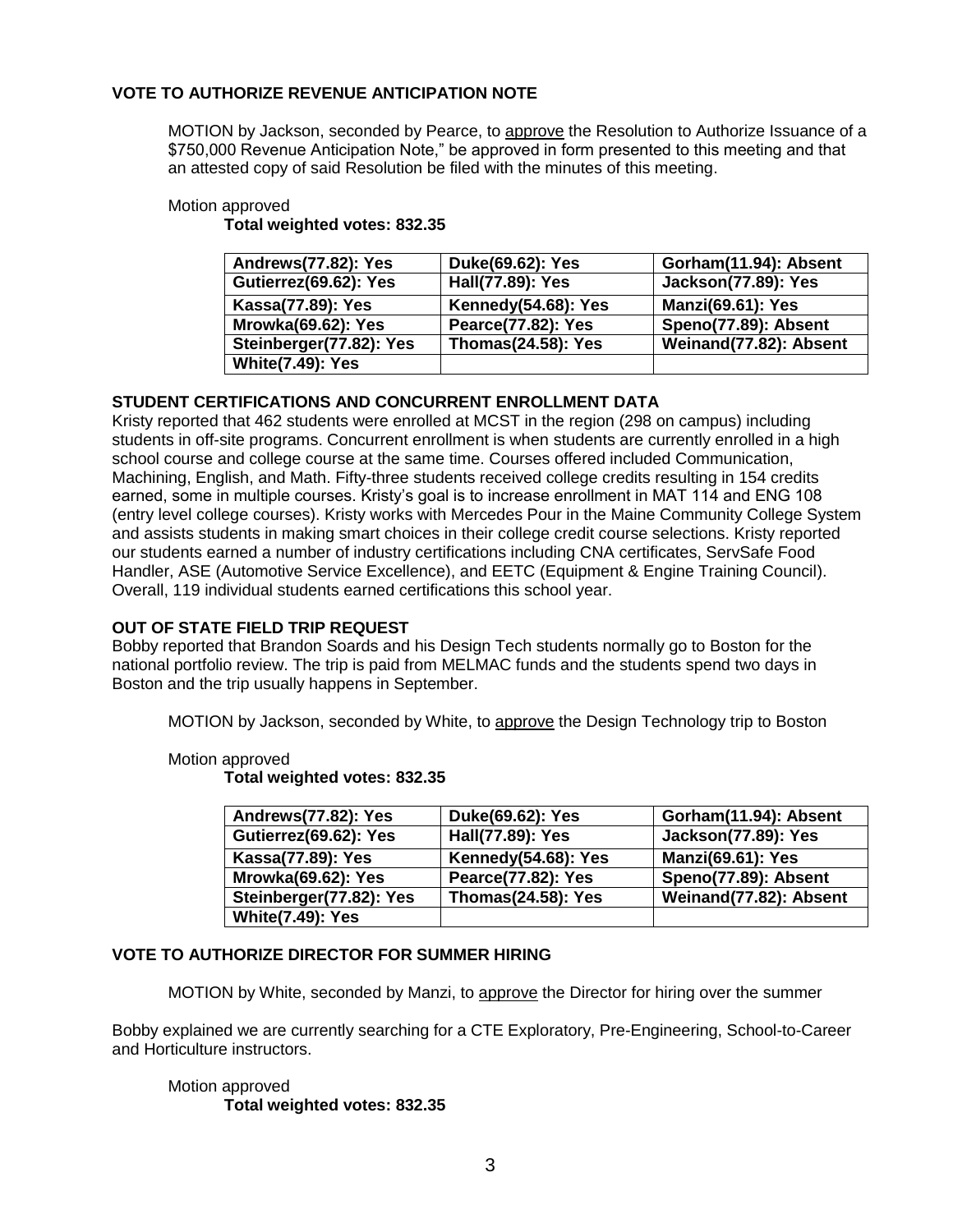| Andrews(77.82): Yes       | Duke(69.62): Yes          | Gorham(11.94): Absent      |
|---------------------------|---------------------------|----------------------------|
| Gutierrez(69.62): Yes     | Hall(77.89): Yes          | <b>Jackson(77.89): Yes</b> |
| Kassa(77.89): Yes         | Kennedy(54.68): Yes       | <b>Manzi(69.61): Yes</b>   |
| <b>Mrowka(69.62): Yes</b> | <b>Pearce(77.82): Yes</b> | Speno(77.89): Absent       |
| Steinberger(77.82): Yes   | <b>Thomas(24.58): Yes</b> | Weinand(77.82): Absent     |
| <b>White(7.49): Yes</b>   |                           |                            |

#### **EXECUTIVE SESSION**

MOTION by Jackson, seconded by White, pursuant to Section 405(6)(a) of Title 1 of the Maine Revised Statutes, move that the Board enter into executive session to discuss the Director's evaluation and compensation

#### Motion approved

**Total weighted votes: 832.35**

| Andrews(77.82): Yes       | Duke(69.62): Yes          | Gorham(11.94): Absent      |
|---------------------------|---------------------------|----------------------------|
| Gutierrez(69.62): Yes     | Hall(77.89): Yes          | <b>Jackson(77.89): Yes</b> |
| Kassa(77.89): Yes         | Kennedy(54.68): Yes       | <b>Manzi(69.61): Yes</b>   |
| <b>Mrowka(69.62): Yes</b> | Pearce(77.82): Yes        | Speno(77.89): Absent       |
| Steinberger(77.82): Yes   | <b>Thomas(24.58): Yes</b> | Weinand(77.82): Absent     |
| <b>White(7.49): Yes</b>   |                           |                            |

Enter: 7:39 PM Exit: 8:21 PM

#### **ACTION ON EXECUTIVE SESSION**

MOTION by Manzi, seconded by Richards, to approve an increase in the Director's salary to \$115,000 for 2021-22

Motion approved

**Total weighted votes: 754.46**

| Andrews(77.82): Yes       | Duke(69.62): Yes          | Gorham(11.94): Absent    |
|---------------------------|---------------------------|--------------------------|
| Gutierrez(69.62): Yes     | Hall(77.89): Yes          | Jackson(77.89): No       |
| <b>Kassa(77.89): Yes</b>  | Kennedy(54.68): Yes       | <b>Manzi(69.61): Yes</b> |
| <b>Mrowka(69.62): Yes</b> | <b>Pearce(77.82): Yes</b> | Speno(77.89): Absent     |
| Steinberger(77.82): Yes   | <b>Thomas(24.58): Yes</b> | Weinand(77.82): Absent   |
| <b>White(7.49): Yes</b>   |                           |                          |

MOTION by Jackson, seconded by White, to extend the Director's contract another three years to the maximum of five years

Bob reported that he is very impressed with the Director's evaluation results and looks forward to the next five years.

#### Motion approved

**Total weighted votes: 832.35**

| Andrews(77.82): Yes       | Duke(69.62): Yes           | Gorham(11.94): Absent      |
|---------------------------|----------------------------|----------------------------|
| Gutierrez(69.62): Yes     | Hall(77.89): Yes           | <b>Jackson(77.89): Yes</b> |
| Kassa(77.89): Yes         | <b>Kennedy(54.68): Yes</b> | <b>Manzi(69.61): Yes</b>   |
| <b>Mrowka(69.62): Yes</b> | Pearce(77.82): Yes         | Speno(77.89): Absent       |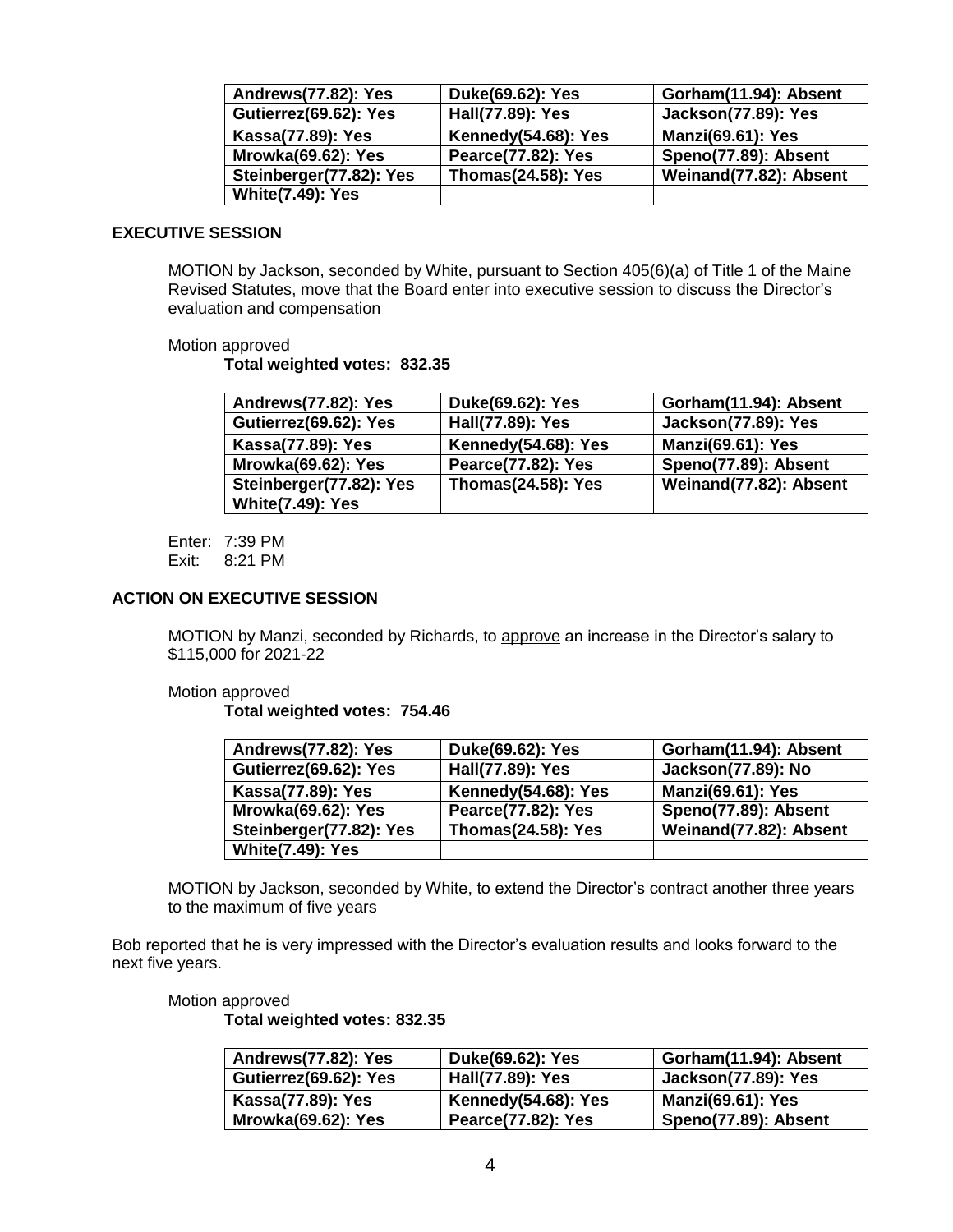| Steinberger(77.82): Yes | <b>Thomas(24.58): Yes</b> | Weinand(77.82): Absent |
|-------------------------|---------------------------|------------------------|
| <b>White(7.49): Yes</b> |                           |                        |

#### **COMMITTEE REPORTS**

### **FINANCE**

### **Warrants and Budget**

Marcus reported the committee met and reviewed the warrants for June and the May 31<sup>st</sup> financial report.

MOTION by Jackson, seconded by Hall, to accept and approve the warrants for June and budget report for May.

Motion approved

**Total weighted votes: 832.35**

| Andrews(77.82): Yes       | Duke(69.62): Yes          | Gorham(11.94): Absent      |
|---------------------------|---------------------------|----------------------------|
| Gutierrez(69.62): Yes     | Hall(77.89): Yes          | <b>Jackson(77.89): Yes</b> |
| Kassa(77.89): Yes         | Kennedy(54.68): Yes       | <b>Manzi(69.61): Yes</b>   |
| <b>Mrowka(69.62): Yes</b> | Pearce(77.82): Yes        | Speno(77.89): Absent       |
| Steinberger(77.82): Yes   | <b>Thomas(24.58): Yes</b> | Weinand(77.82): Absent     |
| <b>White(7.49): Yes</b>   |                           |                            |

Bobby reported \$50,000 had been budgeted for electrical costs that we knew would be addressed in the current budget. As of now, we have spent \$30,000 of the \$50,000. ES Boulos has uncovered many concerns that will need addressing. Bobby is hoping the board will approve \$50,000 to \$75,000 to cover the costs of more electrical work.

MOTION by Hall, seconded by Jackson, to **approve** moving funds from the Equipment Reserve to cover the electrical work

Bill asked if the board has any recourse about the incomplete work. Bobby consulted with our attorney who advised that unless there was a fire, there would be difficulty winning a case. The cost of legal fees would outweigh anything we might get back.

#### Motion approved

#### **Total weighted votes: 832.35**

| Andrews(77.82): Yes     | Duke(69.62): Yes          | Gorham(11.94): Absent      |
|-------------------------|---------------------------|----------------------------|
| Gutierrez(69.62): Yes   | Hall(77.89): Yes          | <b>Jackson(77.89): Yes</b> |
| Kassa(77.89): Yes       | Kennedy(54.68): Yes       | <b>Manzi(69.61): Yes</b>   |
| Mrowka(69.62): Yes      | Pearce(77.82): Yes        | Speno(77.89): Absent       |
| Steinberger(77.82): Yes | <b>Thomas(24.58): Yes</b> | Weinand(77.82): Absent     |
| <b>White(7.49): Yes</b> |                           |                            |

#### **POLICY COMMITTEE**

MOTION by Pearce, seconded by Jackson, to approve second reading of Policy CBI – Evaluation of Director (Revised)

Motion approved

**Total weighted votes: 832.35**

| Andrews(77.82): Yes   | Duke(69.62): Yes | Gorham(11.94): Absent      |
|-----------------------|------------------|----------------------------|
| Gutierrez(69.62): Yes | Hall(77.89): Yes | <b>Jackson(77.89): Yes</b> |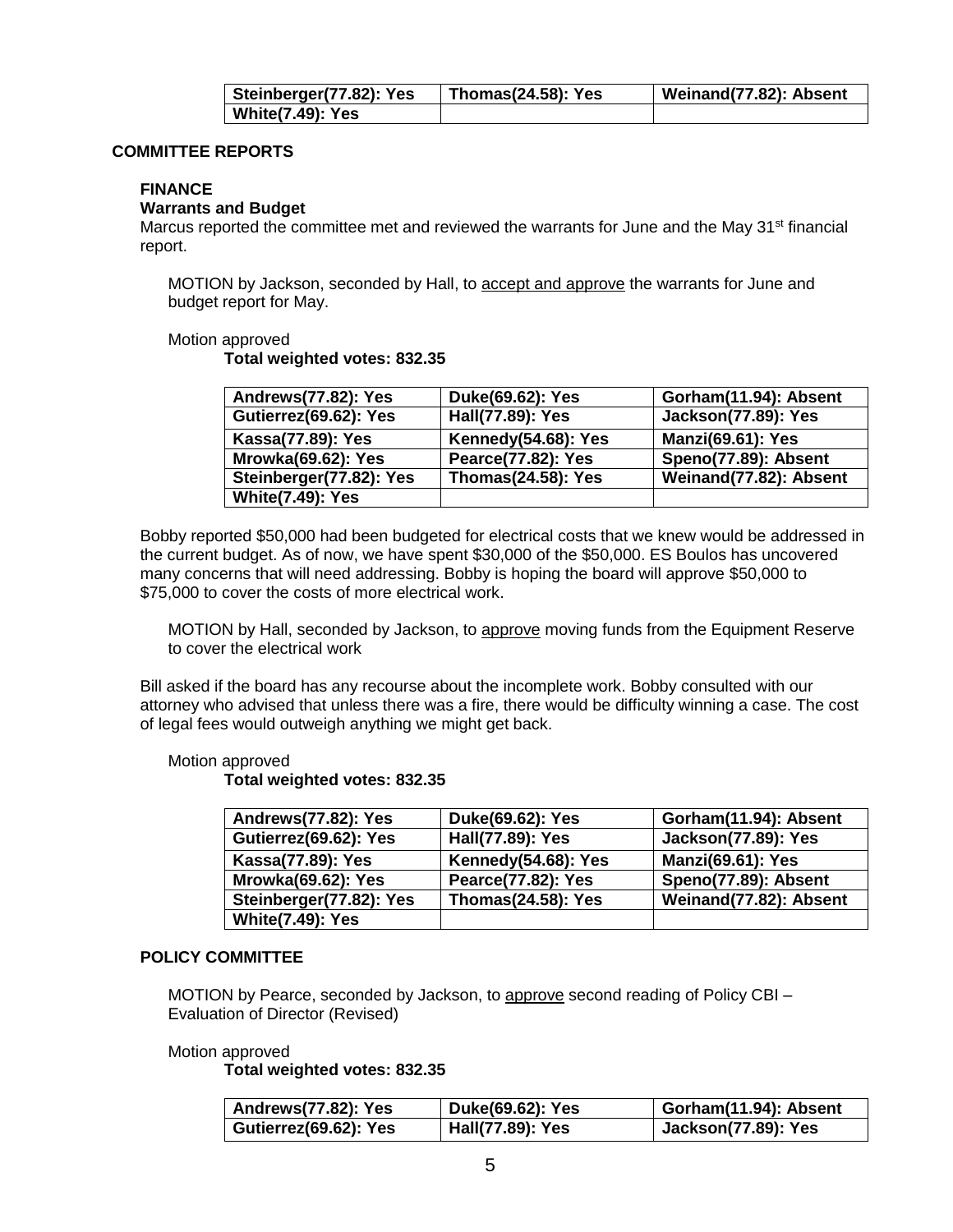| Kassa(77.89): Yes         | Kennedy(54.68): Yes       | <b>Manzi(69.61): Yes</b> |
|---------------------------|---------------------------|--------------------------|
| <b>Mrowka(69.62): Yes</b> | <b>Pearce(77.82): Yes</b> | Speno(77.89): Absent     |
| Steinberger(77.82): Yes   | <b>Thomas(24.58): Yes</b> | Weinand(77.82): Absent   |
| <b>White(7.49): Yes</b>   |                           |                          |

MOTION by Pearce, seconded by Jackson, to approve first reading of Policy BED-1 – Cooperative Agreement for the Mid-Coast School of Technology/Region 8 (Delete), Policy BED-2 – School Board Governance and Operations (Delete), Policy BBAA – Board Member Authority and Responsibilities (Delete), Policy BBB – Cooperative Board Memberships/Elections /Appointments (Delete), Policy BEDA – By-Laws (Revised), Policy BEDBA – Meeting Procedures(Delete), Policy BEDC – Quorum and Weighted Votes (Delete), and Policy DA – Cost Sharing (Delete)

### Motion approved

**Total weighted votes: 832.35**

| Andrews(77.82): Yes       | Duke(69.62): Yes          | Gorham(11.94): Absent      |
|---------------------------|---------------------------|----------------------------|
| Gutierrez(69.62): Yes     | Hall(77.89): Yes          | <b>Jackson(77.89): Yes</b> |
| Kassa(77.89): Yes         | Kennedy(54.68): Yes       | <b>Manzi(69.61): Yes</b>   |
| <b>Mrowka(69.62): Yes</b> | <b>Pearce(77.82): Yes</b> | Speno(77.89): Absent       |
| Steinberger(77.82): Yes   | <b>Thomas(24.58): Yes</b> | Weinand(77.82): Absent     |
| <b>White(7.49): Yes</b>   |                           |                            |

## **CURRICULUM COMMITTEE**

Seth reported the committee met and discussed the culinary program's standards and the structure of the program. Bobby advised the Culinary Arts program uses the National Restaurant Association Foundation standards and competencies. The large number of standards makes the program more complicated and the instructors have requested switching to the ACF (American Culinary Federation) standards instead. There has been discussion about splitting the two programs into Culinary Arts and Baking and Pastry (two separate programs for two years each). Bobby supports splitting the programs which would allow the instructors to hone and expand their curriculum. No other school in Maine has a Baking and Pastry program. Bobby would work with the Department of Education to move towards creating a new CIP code for Baking and Pastry.

MOTION by Pearce, seconded by Kassa, to move to the ACF standards

Danny asked if the standards would be in effect the coming year and Bobby advised they would be.

| Andrews(77.82): Yes       | Duke(69.62): Yes          | Gorham(11.94): Absent      |
|---------------------------|---------------------------|----------------------------|
| Gutierrez(69.62): Yes     | Hall(77.89): Yes          | <b>Jackson(77.89): Yes</b> |
| Kassa(77.89): Yes         | Kennedy(54.68): Yes       | <b>Manzi(69.61): Yes</b>   |
| <b>Mrowka(69.62): Yes</b> | Pearce(77.82): Yes        | Speno(77.89): Absent       |
| Steinberger(77.82): Yes   | <b>Thomas(24.58): Yes</b> | Weinand(77.82): Absent     |
| <b>White(7.49): Yes</b>   |                           |                            |

#### Motion approved **Total weighted votes: 832.35**

MOTION by Hall, seconded by Jackson, to pursue a two year Baking and Pastry and a two year Culinary Arts program

## Motion approved **Total weighted votes: 832.35**